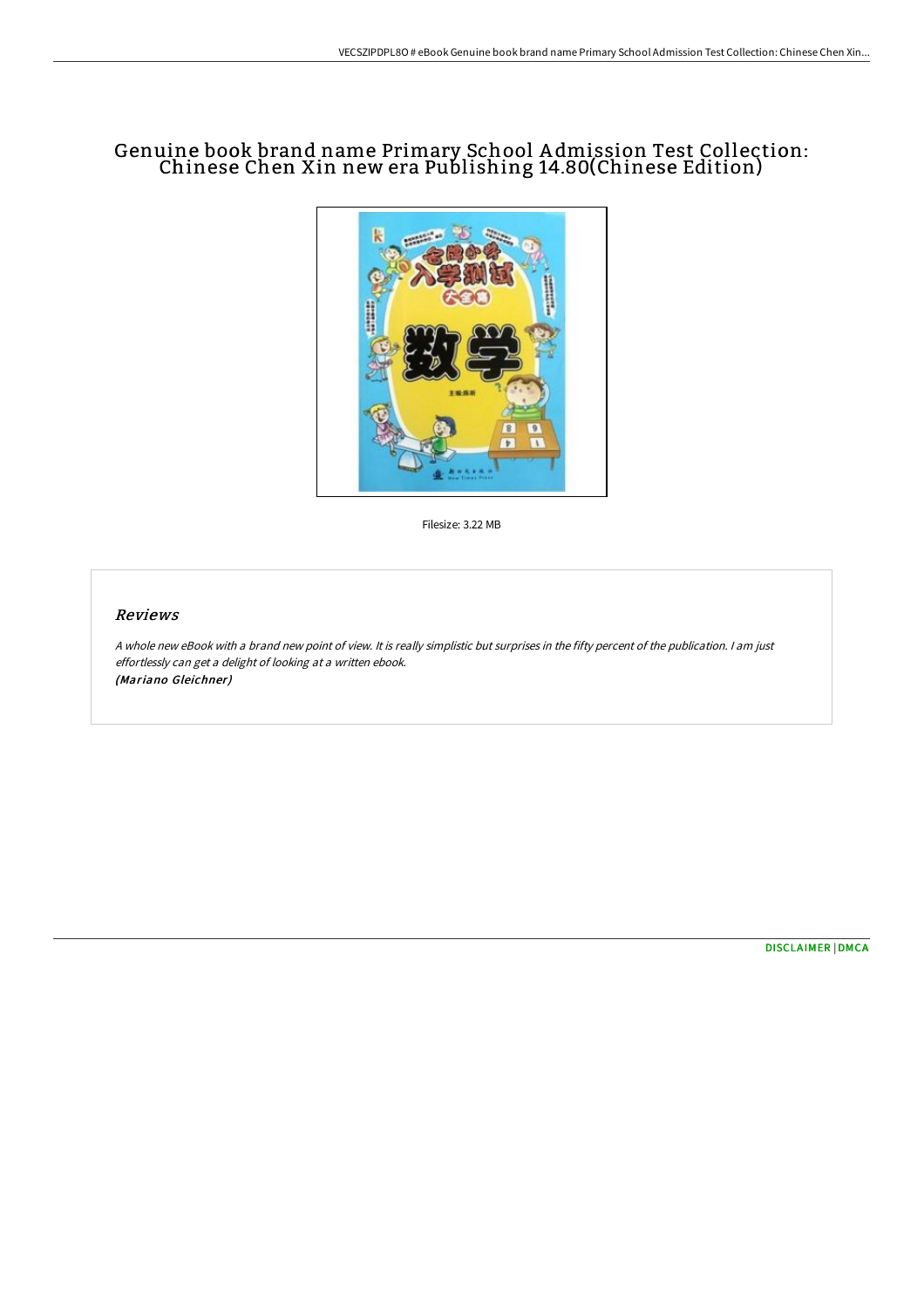## GENUINE BOOK BRAND NAME PRIMARY SCHOOL ADMISSION TEST COLLECTION: CHINESE CHEN XIN NEW ERA PUBLISHING 14.80(CHINESE EDITION)



paperback. Book Condition: New. Ship out in 2 business day, And Fast shipping, Free Tracking number will be provided after the shipment.Paperback. Pub Date :2012-06-01 Pages: 53 Publisher: new era Press Welcome Our service and quality to your satisfaction. please tell your friends around. thank you for your support and look forward to your service QQ: 11.408.523.441 We sold the books are not tax price. For invoices extra to eight percent of the total amount of the tax point. Please note in advance. After payment. within 48 hours of delivery to you. Do not frequent reminders. if not the recipient. please be careful next single. OUR default distribution for Shentong through EMS. For other courier please follow customer instructions. The restaurant does not the post office to hang brush. please understand. Using line payment. must be in time for the payment to contact us. Stock quantity is not allowed. Specific contact customer service. 6. Restaurant on Saturday and Sunday. holidays. only orders not shipped. The specific matters Contact Customer Service. . The title of the basic information: name brand Primary School Admission Test Collection: Language Original Price: 14.80 yuan price: 11.84 yuan. 2.96 yuan discount you save: 80% off: Chen Xin Press: New Era Publishing Date: June 2012 the 1st ISBN: 9.787.504.216.731 words: Page: 53 Edition: 1st Edition Binding: Paperback: Weight: Editor's Summary brand-name primary school enrollment test Roms - Language book starting from the language. integrated early childhood must grasp knowledge of languages. the alphabet. literacy. writing. group of words. and to design exercises based on immature liter small questions. the most common language questions. such as connections. handwritten. let the children fully concentrated language practice in consolidating learning language knowledge. language enhancement. Directory of introduction Digest preambleFour Satisfaction guaranteed,or money back.

Read Genuine book brand name Primary School Admission Test Collection: Chinese Chen Xin new era Publishing [14.80\(Chinese](http://digilib.live/genuine-book-brand-name-primary-school-admission-1.html) Edition) Online

 $\mathbb{R}$ Download PDF Genuine book brand name Primary School Admission Test Collection: Chinese Chen Xin new era Publishing [14.80\(Chinese](http://digilib.live/genuine-book-brand-name-primary-school-admission-1.html) Edition)